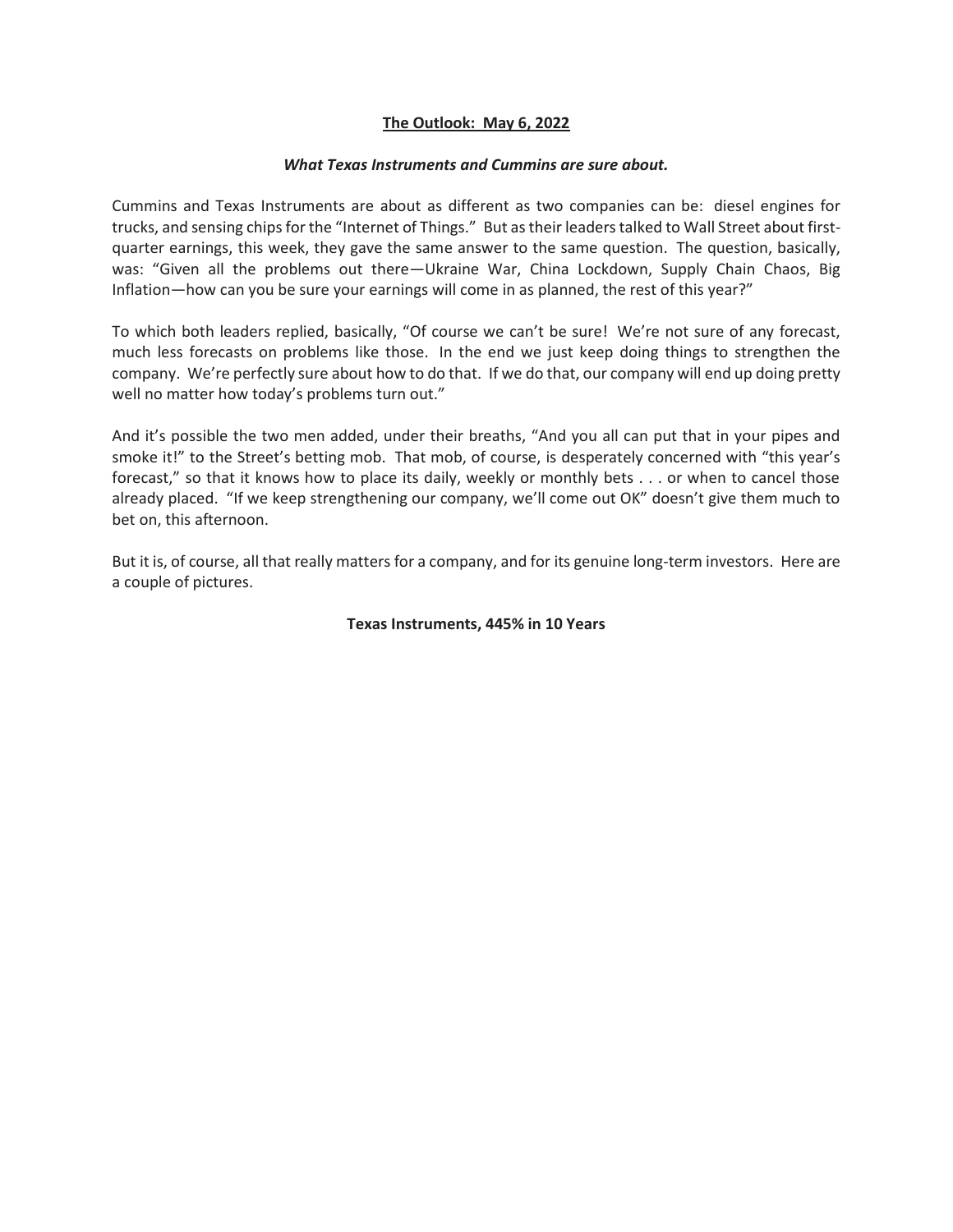

445% in 10 years happened because TXN's Rich Templeton has been mainly focused on "strengthening my company" all that time. We can see the bumps in the road, with the latest one dropping TXN's return from 555% to 445%. Should we be concerned? Outlook's response: "Should we have been concerned when all the other bumps came along?" Mr. Templeton couldn't have been too worried; he just kept strengthening his company.

## **Cummins: 85% in 10 Years**